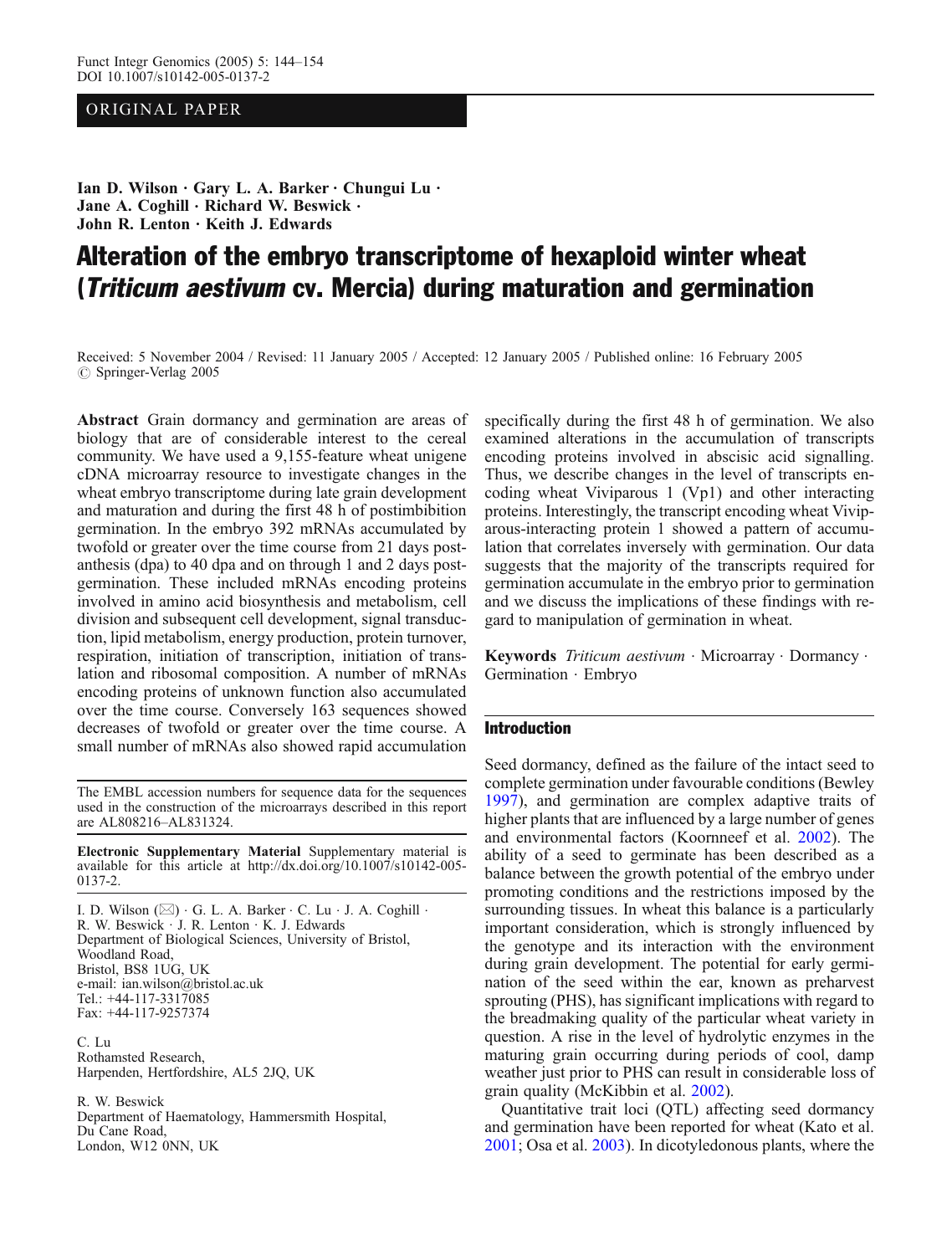embryonic axis of the germinating seed has to digest the surrounding endosperm prior to emergence, mutations in a number of genes are known to have direct, indirect and/or additive effects on seed dormancy and germination and the use of mutants such as the abscisic acid (ABA) insensitive (abi; Koornneef et al. [1984\)](#page-10-0) and enhanced response to ABA (era) series (for review see Finkelstein and Zeevaart [1994](#page-10-0)) has identified the role of ABA in seed dormancy as well as the requirement of gibberellic acid (GA) for germination (Debeaujon and Koornneef [2000](#page-9-0); Agrawal et al. [2001](#page-9-0)). In cereals, where the embryo of the germinating seed simply emerges through the pericarp, the situation is less clear. However, physiological experiments involving different wheat varieties indicate that wheat germination is similarly inhibited by ABA with a sensitivity dependent on the genotype (Himi et al. [2002](#page-10-0)). Mutation of the Viviparous1 gene  $(Vp1)$ , a DNA-binding (Suzuki et al. [1997\)](#page-10-0) acidic transcriptional activator (McCarty et al. [1991\)](#page-10-0) first identified in maize and orthologous to the Arabidopsis thaliana ABI3 gene (Giraudat et al. [1992](#page-10-0)), causes reduced expression of some enzymes and seed maturation-related genes (Hattori et al. [1994](#page-10-0)) while promoting germination of embryos still attached to the cob. Severe mutations of the ABI3 gene lead to premature activation of the apical meristem during embryo maturation, a lack of accumulation of seed storage products and activation of the promoter of the germination-related CAB3 gene before seed shed (Nambara et al. [1995](#page-10-0)). In addition to A. thaliana, orthologues of Vp1 have been cloned for a number of species including rice (Hattori et al. [1994](#page-10-0)) and wild oat (Jones et al. [1997](#page-10-0)) and in wheat homeologues have been mapped to the long arms of the group-3 chromosomes at a location conserved relative to Vp1 in maize and to the orthologue in rice (Bailey et al. [1999](#page-9-0)). In modern wheat and in the ancestral species  $Vp1$ transcripts appear to be misspliced and it has been suggested that this may contribute to the susceptibility of some modern hexaploid wheat varieties to PHS (McKibbin et al. [2002](#page-10-0)). Proteins that interact with the gene products of the wild oat *Vp1* orthologue and the *ABI3* gene have also been identified that show differential expression in the dormant and germinating embryo and may play specific roles in regulating the transition from dormancy to germination (Jones et al. [2000\)](#page-10-0). A rice bZIP factor that interacts with Vp1 and may mediate ABA signalling via interaction with ABA responsive elements has also been cloned (Hobo et al. [1999](#page-10-0)). Recent gene chip array experiments in Arabidopsis also suggest that ABI3 exerts its effect on germination by regulating ABA signalling (Suzuki et al. [2003](#page-10-0)). In addition to these specific genes that have been identified by genetic approaches there are also a number of genes that have been identified as important in that the accumulation patterns of their respective mRNAs correlate temporally and spatially with embryo maturation, dormancy and germination. A number of microarray experiments with A. thaliana seeds have also confirmed prior knowledge and simultaneously identified a number of novel genes and proteins associated with dormancy and germination (Girke et al. [2000](#page-10-0); Gallardo et al. [2001](#page-10-0), [2002a\)](#page-10-0). For wheat far less is understood concerning the mechanisms underlying and the genes involved in seed dormancy and germination. Here we describe a microarray-based investigation that provides new insights into the wheat genes with expression patterns correlated with these developmental processes. We also describe the use of a publicly available wheat transcriptomics resource and provide considerable new information about the gene expression underlying the biology of germination in the cereals.

## Materials and Methods

Plant material, RNA extractions, microarray production and hybridisation

Embryos were isolated from developing wheat grains at 21 and 40 days postanthesis (dpa) and at 1 and 2 days postgermination (dpg; postimbibition) as described in Wilson et al. ([2004](#page-10-0)). Total RNA samples were extracted from the tissues using a modification of the approach described by Chen et al. ([2001](#page-9-0)) and outlined in Wilson et al. [\(2004](#page-10-0)).

The production of cDNA microarrays of a wheat unigene set on Codelink activated slides (Amersham Biosciences, Chalfont St. Giles, UK), the generation of Alexa Fluor 555 and 647 dye- (Molecular Probes, Eugene, Ore.) labelled hybridisation extracts and their hybridisation to the arrays in dye swap experiments was as described by Wilson et al. ([2004\)](#page-10-0). The resulting hybridisation signals were visualised by scanning using an Axon Instruments GenePix 4000B dual laser microarray scanner (Axon Instruments, Union City, Calif.) with integrated GenePix 4 software for data acquisition.

Bioinformatics and sequence data handling

For microarray experiments the raw data of spot fluorescence intensities was collected from slides scanned into GenePix 4 (Axon Instruments, Union City, Calif.). At this stage slide background fluorescence signal was removed from the spot values. The reproducibility of the data within and between slides was examined by performing Pearson correlations of the red and green channels. Slides with correlation coefficients of below 0.96 were rejected from further analysis. Data resulting from repeated experiments on duplicate slides was then input and analysed using GeneSpring 5.1. Initially the median value of the background fluorescence values for the negative control spots was subtracted from all the data points. Any resulting negative values were then set to an arbitrary value of 10. Subsequently spot values for each slide were linearly scaled using a Perl script to bring the median spot value of every slide to 1,000. Statistically significant differences within and between the time points were derived from a minimum of 12 replicate slides per sample (2 biological replicates  $\times$ 6 technical replicates) and determined by performing oneway analysis of variance (ANOVA) tests with an individual test P value cutoff of  $\leq 0.05$  using a Perl script incorporating a previously described ANOVA module (Orwant et al.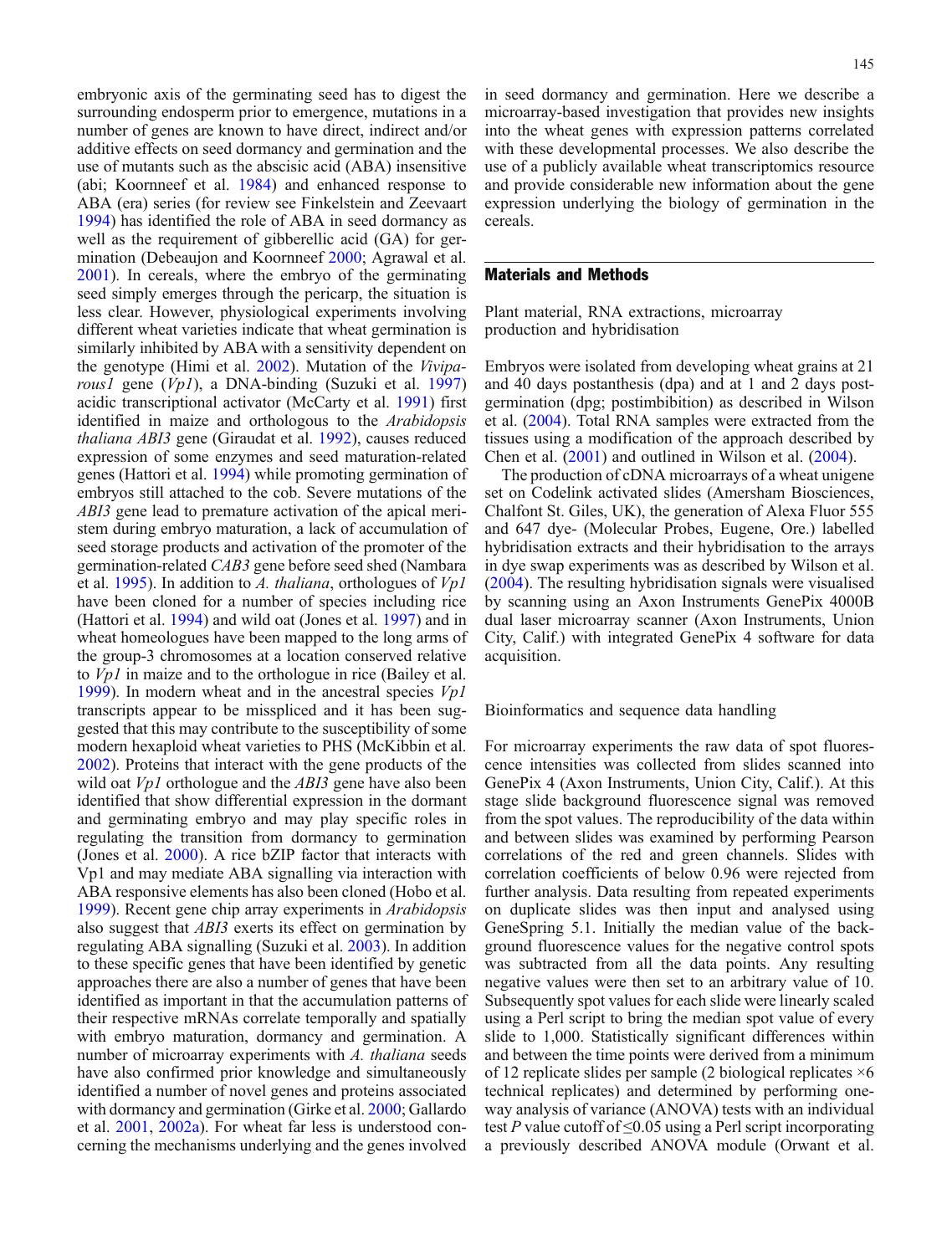<span id="page-2-0"></span>[1999](#page-10-0)). In order to avoid throwing out interesting genes by applying the overly conservative multiple test correction of multiplying P values by the number of tests performed (nearly 10,000), we chose to investigate further all interesting clones which had a significant ANOVA P value, and showed a fold change of >2. We also chose to combine biological and technical replicates to maximise the degrees of freedom available for the ANOVA. This pseudoreplicate approach maximised our ability to detect differential expression within our samples (given that biological and not technical replicates were limiting) at the expense of reducing the applicability of the inferences made to the wider population. Graphical representation and clustered expression analysis output of the significant data was performed using Genespring 5.1.

#### Real-time RT-PCR

Two-step real-time, reverse transcription polymerase chain reaction (RT-PCR) experiments were performed using a Roche LightCycler (Roche Diagnostics, Lewes, UK) in order to confirm expression patterns observed from analysis of microarray data. In the first step reverse transcription of samples of 10 μg total RNA spiked with 3 μl polyadenylated-mRNA control transcript mix was carried out as described by Wilson et al. ([2004\)](#page-10-0). After completion the reactions were heat terminated and diluted tenfold with sterile distilled water. Subsequently, using the LightCycler and associated software for data acquisition, 1-μl aliquots of each of the diluted RT reactions were subjected to LightCycler capillary (Roche Diagnostics) PCR (1 cycle of 95°C for 15 min followed by 45 cycles of 95°C for 30 s, then  $55^{\circ}$ C for 30 s and subsequently  $72^{\circ}$ C for 50 s) in the presence of a number of gene-specific forward and reverse primer sets (see Electronic Supplementary Material) and using a QuantiTect SYBR Green PCR kit (Qiagen) as instructed. Fluorescence readings were taken immediately after each extension phase of the PCR process. On completion of the PCR reactions, melting curve and melting point data for individual PCR products was obtained by monitoring the level of fluorescence after each of a series of incremental temperature rises. Finally the purity of the resulting PCR products was analysed by agarose gel elec-

Fig. 1 Tissues from which embryo samples were isolated. Micro- $\blacktriangleright$ graphs of the stages between which wheat embryo growth is completed are shown (a 20 days postanthesis, b 26 dpa). In a, the coleoptile  $(c)$  enclosing the primary leaves, the shoot apex  $(sa)$ , epiblast  $(ep)$  and root cap  $(re)$  can be clearly seen, and in  $\hat{b}$  embryo differentiation is complete. Graphical representation of Genespring 5.1 analysed data showing the alteration in transcript accumulation that occurred during the late development, maturation and germination of wheat embryos is also shown. All genes are shown in c and those that significantly (ANOVA  $P \leq 0.05$ ) accumulated in **d** or declined in e. A scale indicating the relative expression level is provided. For the graphical representations the colour of the lines indicates the relative level of expression of the individual transcripts that occurred at the start of the time course at 21 dpa. Pictures of developing and germinating grains are shown below the time points indicated (dpa days postanthesis, dpg days postgermination)

trophoresis. Progress of the PCR reactions was monitored using the associated LightCycler software with PCR product concentrations being determined by comparison with standard reactions performed using human β-globulin primers and various quantities of human genomic (g) DNA supplied as a standard kit for the LightCycler. The efficiency of the reverse transcription step of the process was determined by monitoring the accumulation of the PCR

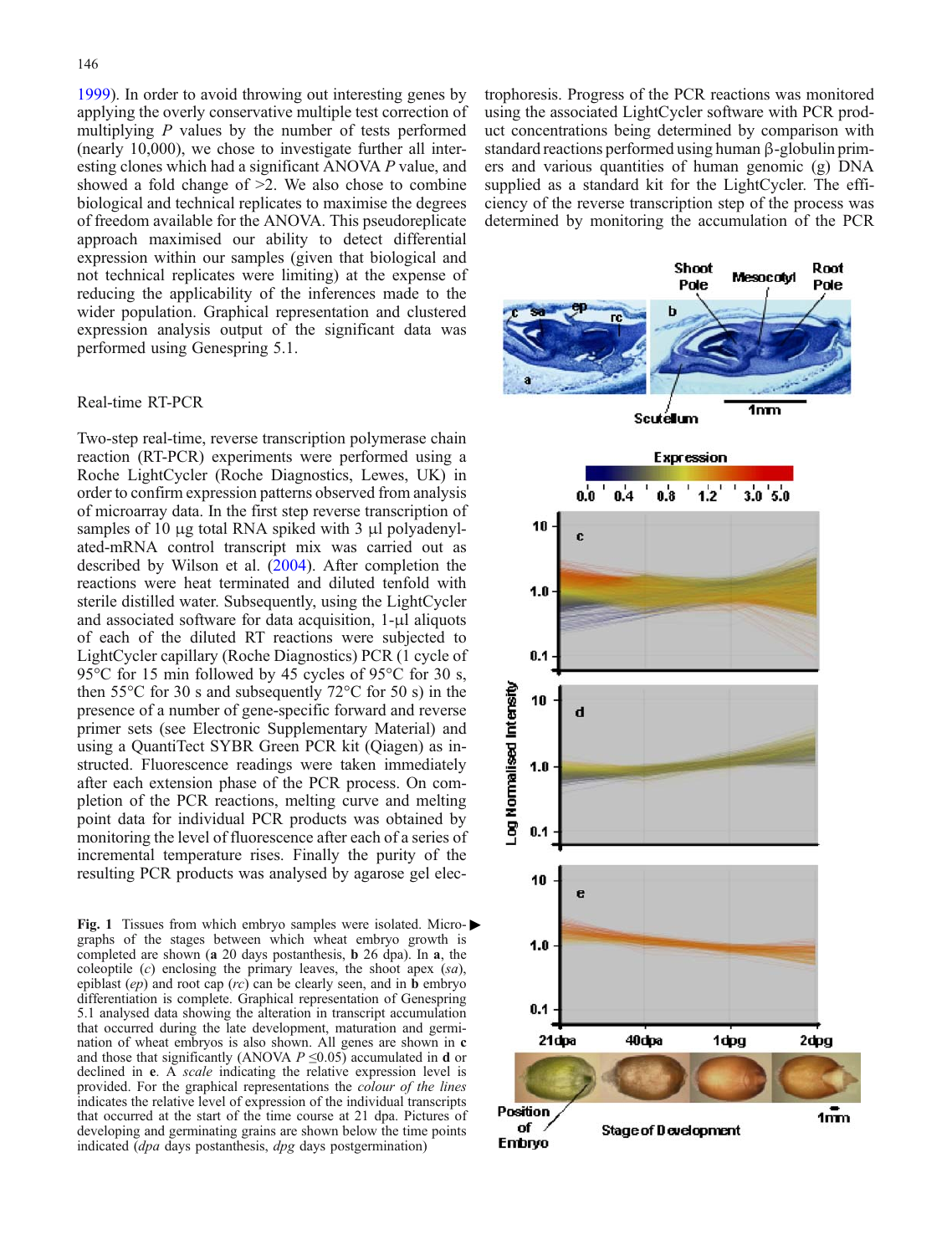<span id="page-3-0"></span>product relating to the TRAF1 mRNA spiked into each of the total RNA samples and adjusting the results accordingly. The absence of gDNA in the RNA samples was also assessed by monitoring the accumulation of any PCR products that accumulated when using the total RNA as a PCR template in reactions using any of the gene-specific primer sets.

### **Results**

Using microarrays containing 9,155 wheat cDNAs, replicate comparative reverse dye labelling experiments were performed to compare the transcriptomes of late developing and early germinating winter wheat embryos. Assuming that each of the 9,155 cDNAs on the array is capable of hybridising to both its homolog and homeologs, the arrays contain approximately 20% of the entire wheat genome gene complement. The genes were selected from 35 different cDNA libraries representing a wide range of developmental stages from the early embryo to the seedling stage (Wilson et al. [2004\)](#page-10-0). Here this resource was used to sequentially compare the transcriptomes of late developing embryos at 21 dpa with those that had completed development and desiccated at 40 dpa, then 40 dpa embryos with germinating embryos 1 day after imbibition and finally germinating embryos at 1 day postimbibition with those at 2 days postimbibition (Fig. [1](#page-2-0)). Raw data of spot fluorescence intensities were collected from slides scanned into GenePix 4 and can be viewed as Electronic Supplementary Material. Graphical representation and clustered expression analysis output of the significant data were then performed using GeneSpring 5.1. Using this approach and with reference to the data generated by the real-time RT-PCR experiments the dynamic range of detection was such that transcripts representing as little as  $1\times10^{-6}$ % of the polyA+ mRNA were detectable when using 100 μg total RNA to generate fluor-labelled probes and assuming the polyA+ fraction constituted 2.5% of the total. With the provision that only transcripts showing at least a twofold increase in accumulation level over the time course were of interest, a number of broad patterns of transcript accumulation were apparent during late embryo development and desiccation through to early germination. It was apparent

Fig. 2 Examples of Genespring 5.1 analysed data showing cluster- $\blacktriangleright$ ing and graphical representation of transcripts that significantly (ANOVA  $P \leq 0.05$ ) accumulated or declined during the late development, maturation and germination of wheat embryos. a Cluster analysis of all the transcripts that significantly accumulated  $(a1)$  or declined (a2) over the time course described. **b**, **c** Cluster analysis (b1,  $c1$ ) and graphical representation (b2,  $c2$ ) of transcripts encoding proteins involved in cell signalling (b) and protein turnover (c) that significantly accumulated over the time course described. d Similar cluster analysis  $(d)$  and graphical representation  $(d)$  of transcripts encoding proteins involved in cell division that declined during the time course shown. A scale indicating the relative expression level is provided. For each of the cluster analyses a measurement of relative accumulation at each time point is shown. For the graphical representations the colour of the lines indicates the relative level of expression of the individual transcripts that occurred at the start of the time course at 21 dpa

that the majority of hybridising transcripts were present at similar levels in all developmental stages of the time course (Fig. [1\)](#page-2-0). For these transcripts there was a small but insignificant fluctuation in overall accumulation levels over time. More apparently there were groups of transcripts that showed lower levels of accumulation during late embryo development and desiccation and then significantly increased over the first 48 h of germination (Fig. [1\)](#page-2-0). Some 392 sequences in total passed the ANOVA filter and showed

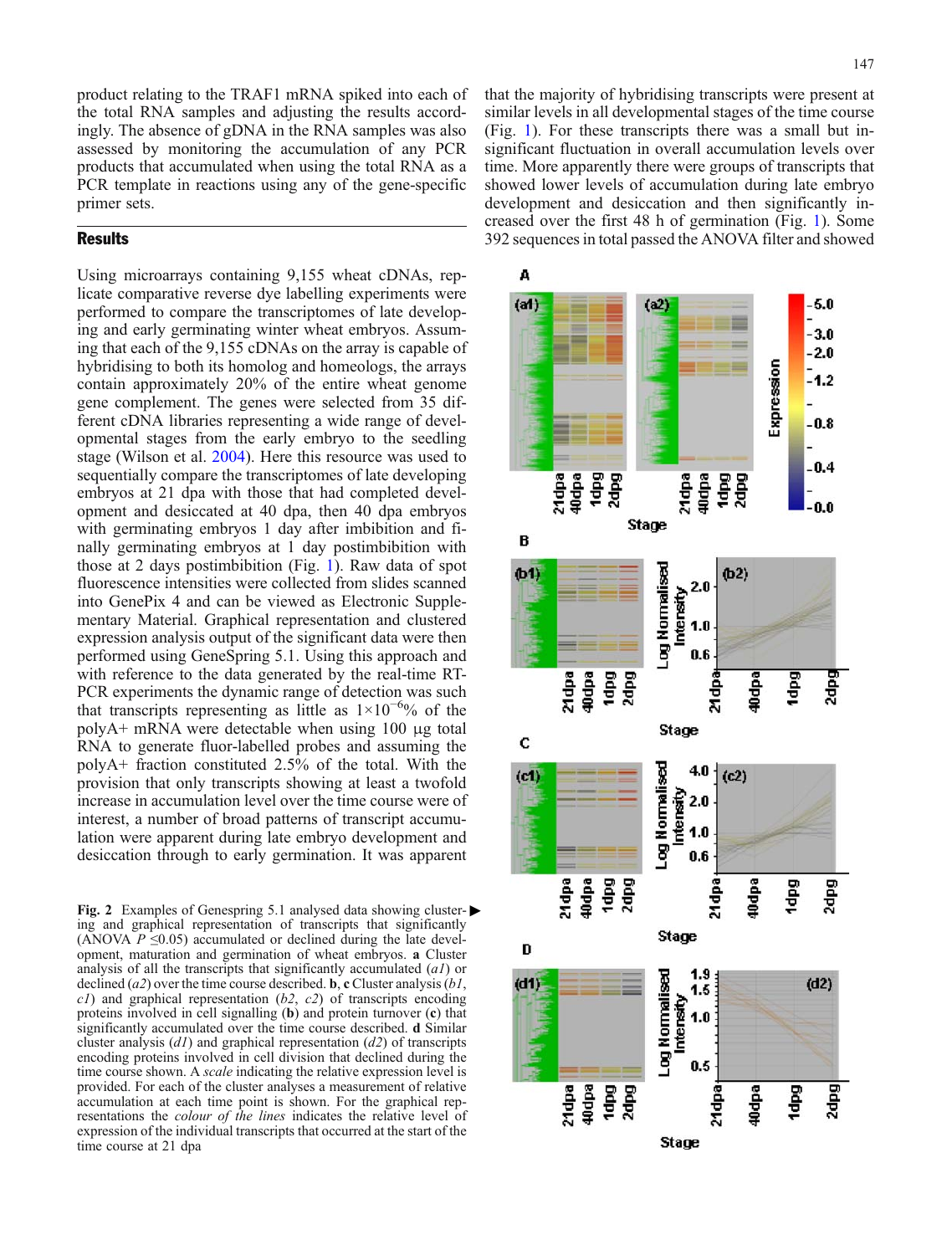<span id="page-4-0"></span>an increase of twofold or greater from 21 dpa to 2 dpg. Of these 224 (57.1%) were similar (BLASTX/BLASTN) to annotated sequences encoding proteins of known function, while 168 sequences (42.9%) were similar to sequences without functional annotation. These are listed along with their probable functional identities, where known, in Table S1 (Electronic Supplementary Material). They include genes involved in amino acid biosynthesis and metabolism, cell division and subsequent development, signal transduction, lipid metabolism, energy production, protein turnover, respiration, initiation of transcription, initiation of translation and ribosomal composition. Conversely, other

Fig. 3 Array-determined accumulation patterns for wheat mRNAs encoding proteins similar to: a oat Viviparous-interacting protein 1, e IAA-Ala hydrolase, f IAA-Ala resistance protein. Bars show the 95% confidence interval. Real-time RT-PCR-determined accumulation patterns for transcripts encoding: b wheat Viviparous 1 (WVP1) and Viviparous 14 (WVP14), c wheat Viviparousinteracting protein 1 (WVIP1) and Viviparous-interacting protein 2 ( $\hat{W}VIP2$ ), **d** wheat Viviparous-interacting protein 3 (WVIP3), g IAA-Ala hydrolase and IAA-Ala resistance protein are also shown. For the real-time RT-PCR experiments the data shown is the mean of experiments performed on replicates of RNA samples obtained from experiments repeated to obtain duplicate sample material. Primer set sequences for the real-time RT-PCR experiments can be found in the Electronic Supplementary Material

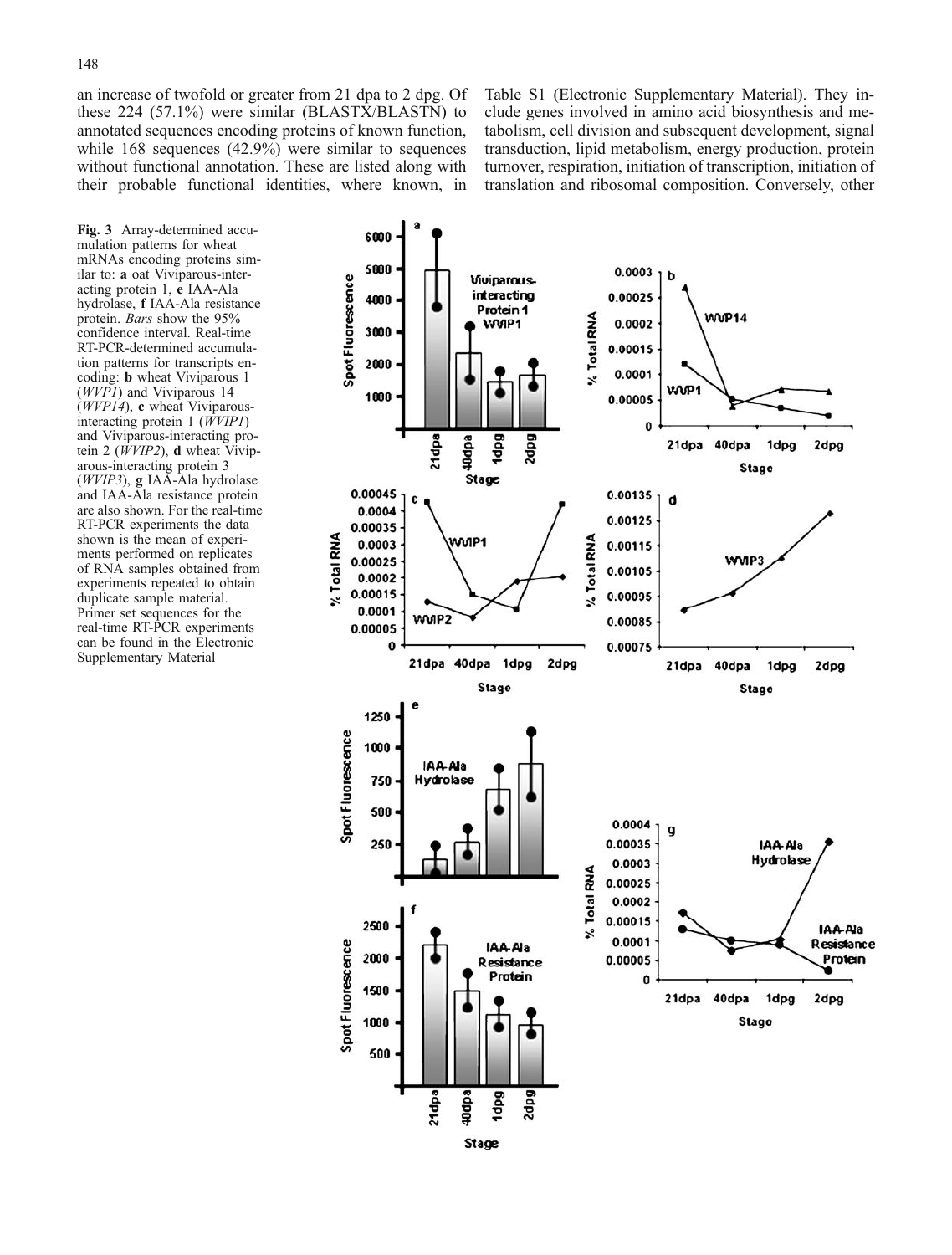groups of transcripts had relatively high levels of accumulation during late embryo development and desiccation, but decreased during early embryo germination. Some 163 sequences in total showed decreases of twofold or greater over this time course. Of these 83 (50.9%) were similar (BLASTX/BLASTN) to annotated sequences encoding proteins of known function, while 80 (49.1%) were similar to sequences without functional annotation. These sequences are similarly listed in Table S2 (Electronic Supplementary Material). An example of GeneSpring 5.1 clustering analysis of functionally related groups of sequences that either accumulated or declined over the time course is shown in Fig. [2.](#page-3-0)

A comparison was also made between the ESTs reported here and those identified by macroarray analysis of mRNA accumulation in the embryos of germinating barley grain by Potokina et al. ([2002\)](#page-10-0). Of the 52 barley sequences described as expressed in the germinating embryo, here array expression data was available for 36 similarly annotated wheat clones. Of these 36 wheat clones, 21 showed a similar pattern of expression to their barley counterparts. However, there were differences in the absolute levels of accumulation detected and the overall fold changes observed. Generally the fold changes observed here were lower than those described for barley.

The protein Vp1 has been shown to have an important role in regulating germination. Thus, we also identified transcripts with altered accumulation patterns that encoded proteins associating with Vp1. Recently, there has been renewed focus on the role of auxin in germination. Therefore, we also identified mRNAs with altered patterns of accumulation during germination that encoded proteins involved in determining sensitivity to the inhibitory effects of conjugated auxin and the levels of active unconjugated auxin. Thus, graphical representation of the array-determined patterns of accumulation for mRNAs encoding proteins with similarities to the oat Viviparous-interacting protein 1, rice IAA-Ala hydrolase and A. thaliana IAA-Ala resistance protein are also shown in Fig. [3](#page-4-0). Transcripts encoding WVIP1 appeared to decline between 21 dpa until 1 dpg and thereafter began to accumulate again at 2 dpg. Transcripts encoding IAA-Ala hydrolase appeared to accumulate over the time course from 21 dpa to 2 dpg while those encoding the IAA-Ala resistance protein declined throughout. In addition the expression pattern of wheat homologs of Vp1 and other transcripts encoding protein that are known to interact with this protein were also determined by quantitative real-time RT-PCR (Fig. [3\)](#page-4-0). Apart from WVIP1, cDNAs encoding these proteins were not represented on the array, but in light of the results obtained for WVIP1 it was deemed prudent to similarly examine the accumulation patterns of these mRNAs. Transcripts encoding WVIP1 showed a similar pattern of accumulation to that observed from analysis of the array data, but the increased accumulation at 2 dpg was more obvious. The determined patterns of accumulation of transcripts encoding IAA-Ala hydrolase and the IAA-Ala resistance protein were generally similar to those determined from the array data in that those for the IAA-Ala hydrolase

accumulated over the time course while those for the IAA-Ala resistance protein declined. However, here instead of gradually increasing between each time point as suggested by the array data, the transcripts encoding the IAA-Ala hydrolase declined between 21 and 40 dpa before increasing to a maximum level over the first 48 h of germination. Quantitative real-time RT-PCR also determined that the levels of transcripts encoding wheat Viviparous-interacting protein 2 and 3 (WVIP2 and WVIP3) were elevated in the embryos of germinating grains when compared to those of late maturing and desiccated grains. Transcripts encoding wheat Viviparous 1 (WVP1) appeared to decline throughout the time course from 21 dpa to 2 dpg. Those encoding wheat VP14 (WVP14) appeared to decline between 21 and 40 dpa and then showed a small increase again as germination progressed.

In order to confirm the observed trends in mRNA accumulation determined from array data, real-time RT-PCR experiments were performed on a selection of individual clones. A summary of all the results of these real-time RT-PCR experiments is given in Table S3 (Electronic Supplementary Material). Fourteen of the 17 sequences tested by quantitative real-time RT-PCR produced data of the same sign and within one order of magnitude of that resulting from the array data. Of these, 12 were different from the array data by no more than threefold. Thus, approximately 70% of the real-time RT-PCR experiments confirmed observations made from the analysis of the array data.

## **Discussion**

Changes in the transcriptome of maturing and germinating wheat embryos

We have used cDNA microarrays to investigate alterations in the transcriptome of wheat embryos during the last stages of maturation and dry down and on into early germination and have used real-time RT-PCR to confirm that approximately 70% of the observations made are accurate with regard to the indicated direction of accumulation of the transcripts. This level of determined accuracy fell generally within the findings of other groups undertaking similar studies (for an overview see Wurmbach et al. [2003\)](#page-10-0) and, in addition to all the other sources of variation inherent to microarray experiments (Chuaqui et al. [2002\)](#page-9-0), most likely reflected the differences characteristic of each of the expression analysis methods. For instance cDNA arrays such as those used here suffer in their inability to differentiate between the hybridisation of closely related sequences (homologs, homeologs and paralogs), while the use of gene-specific primers for real-time RT-PCR analysis is much more discriminating. In addition, here the process of normalising the array data assumed that the level of polyA+ mRNA had remained constant as a percentage of the total RNA in each sample. The real-time RT-PCR experiments on the other hand measured absolute levels. Although an in-depth assessment of polyA+ mRNA levels in each of the samples was not carried out here, it was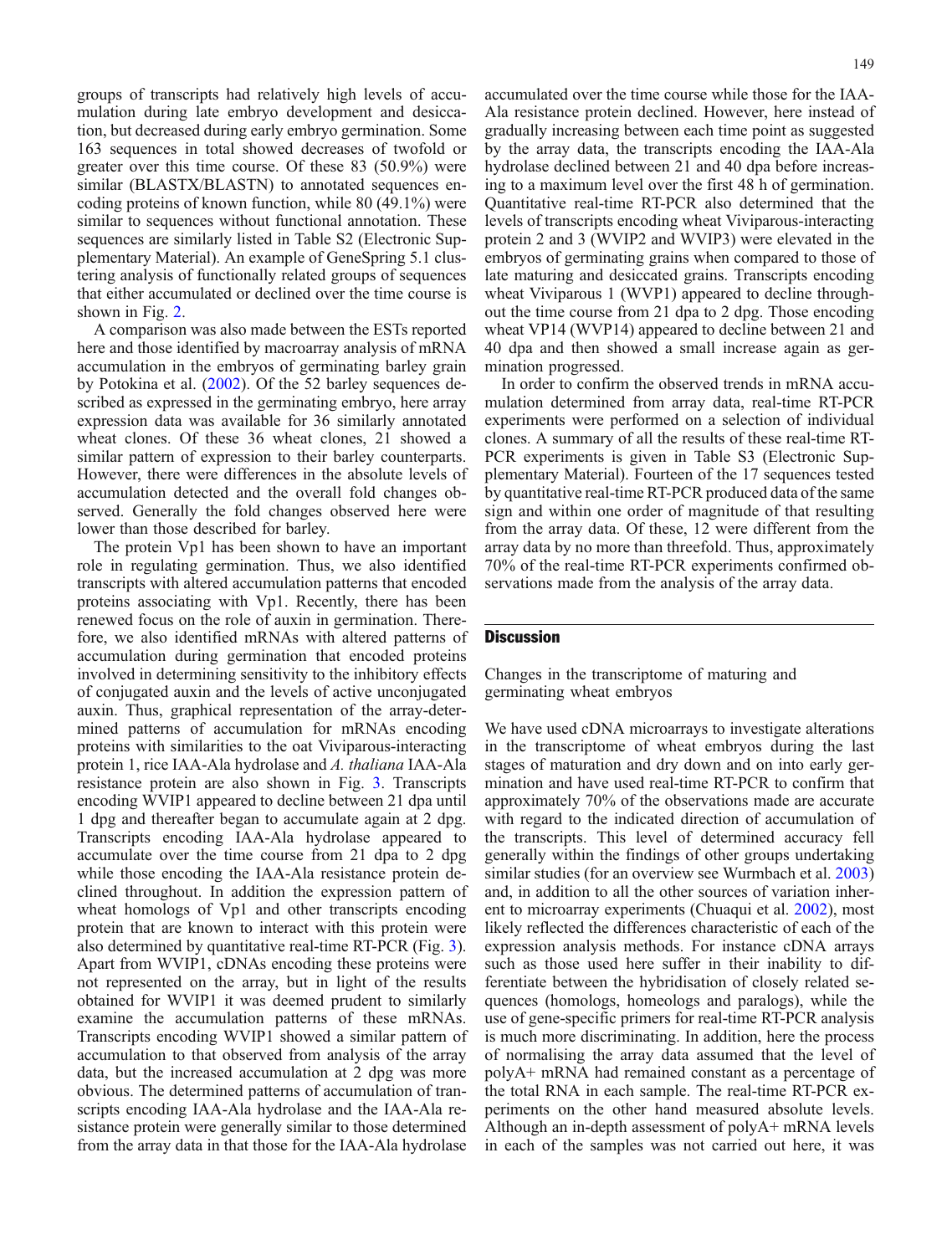obvious that the level of extractable total RNA and the percentage recovery of polyA+ mRNA from total RNA was always lower in the mature, dormant embryo samples. This would inevitably have resulted in the array data analysis providing an overstatement of the absolute levels of any particular mRNA in this sample compared to the others. Thus, the discrepancies between expression levels determined by array hybridisations and those observed by RT-PCR may not have been unexpected in this case. The results described here are considerably more comprehensive than those previously described for barley by Potokina et al. [\(2002](#page-10-0)). However, where the data is duplicated the results appear to be in general agreement. The differences in expression patterns or levels of mRNA accumulation that were apparent between wheat and barley probably reflected the different technologies used in each case. Thus, we suggest that the alterations of the transcriptome described here are consistent with the biology of seed germination and, therefore, that the novel association of the large number of transcripts encoding proteins of unknown function with this process are both real and significant.

### Changes in accumulation of mRNAs encoding proteins involved in amino acid biosynthesis

A number of mRNAs encoding proteins involved in amino acid biosynthesis, metabolism and transport showed increased levels of accumulation over the time course outlined. This included the sequence encoding methionine synthase which has been shown to be important for seed germination inArabidopsis(Gallardo et al. [2002b\)](#page-10-0). Changes in the expression of genes involved in amino acid synthesis and metabolism have been similarly reported during germination in barley (Potokina et al. [2002](#page-10-0)) and Vicia faba (Miranda et al. [2003](#page-10-0)). During the germination of *Medicago* trunculata it was reported that the accumulation of mRNAs encoding glutamine synthase 2 and glutamate dehydrogenase was significantly increased in the embryonic axis within 48 h (Glevarec et al. [2004](#page-10-0)) postimbibition. The changes observed here appeared less dramatic than this with no large alteration in the accumulation of mRNAs encoding enzymes involved in the GS/GOGAT pathway during the time course described. Here glutamine synthase mRNA was present at reasonable levels throughout the experiment with a small increase at the 2-dpg time point. Similarly the mRNA encoding glutamate dehydrogenase was expressed throughout, but declined slightly at the onset of germination. Whether or not these differences simply reflected differences in the rate of mobilisation of stored nitrogen reserves in the monocot or whether they reflected a more fundamental deviation in the underlying mechanisms of germination in the monocots resulting from their different physiology is unknown. However, in maize the efficiency of germination has been linked to the rate at which stored nitrogen can be converted to glutamine by glutamine synthase (Limami et al. [2002\)](#page-10-0). Also, the changes in the levels of the mRNAs described here may not accurately reflect the protein levels in the embryo. Thus, it

may be that wheat embryos use more stored mRNAs while those of Medicago achieve the same goal by de novo synthesis during the early stages of germination.

Changes in accumulation of mRNAs encoding proteins involved in cell division and the formation of new cells and cell walls

As may have been expected, the first 48 h of germination were accompanied by increases in the levels of many mRNAs encoding proteins involved in the formation of new cells. For instance we observed increases from a basal level in mRNAs encoding cytoskeletal components such as myosin and actin, cell division proteins such as cyclindependent kinase C and proteins such as histone 2A and 2B which are involved in chromatin formation. Such observations were in accordance with the processes known to occur in active meristematic tissues. There were also a number of mRNAs encoding carbohydrate metabolising enzymes that accumulated in the embryo during germination. Some of these, such as that encoding cellulose synthase, are obviously involved in the synthesis of new cell walls. However, the exact role of some of the other carbohydrate metabolising enzymes is unclear. For example β-D-xylosidase has been purified from barley grains and has been shown to be active in the hydrolysis of oligosaccharide products released from wheat flour arabinoxylan by the activity of (1–4)-β-D-xylan endohydrolase (Lee et al. [2003](#page-10-0)). However, the mRNA encoding this enzyme was also shown to be present in most barley tissues. Thus, there was some difficulty in assigning a precise role for this enzyme in either cell wall formation or the hydrolysis of stored reserves. The absence of accumulation of mRNA encoding  $\alpha$ -amylase in the dataset would indicate that the isolated embryos were pure, uncontaminated with cells from the aleurone layer. However, enzymes such as  $\alpha$ glucosidase are known to be involved in starch metabolism (Van der Maarel et al. [2002](#page-10-0)). Thus, the inference here was that the embryos accumulated mRNAs encoding starch metabolising enzymes which acted on the endosperm reserves during germination. In dicots such enzymes have been shown to be induced by GA in the germinating embryo in order to digest the surrounding endosperm prior to emergence of the radicle (Ogawa et al. [2003\)](#page-10-0). In wheat where the radicle simply emerges through the dead seed coat the argument is less clear. Perhaps in wheat such enzymes are produced by the embryo simply to aid in mobilisation of stored reserves in the endosperm.

### Changes in accumulation of mRNAs encoding proteins involved in respiration and the production of energy

Respiration and the production of energy are processes which resume very rapidly following imbibition of dormant seeds (Botha et al. [1992;](#page-9-0) Bewley and Black [1994](#page-9-0)). Here, the accumulation of mRNAs encoding key enzymes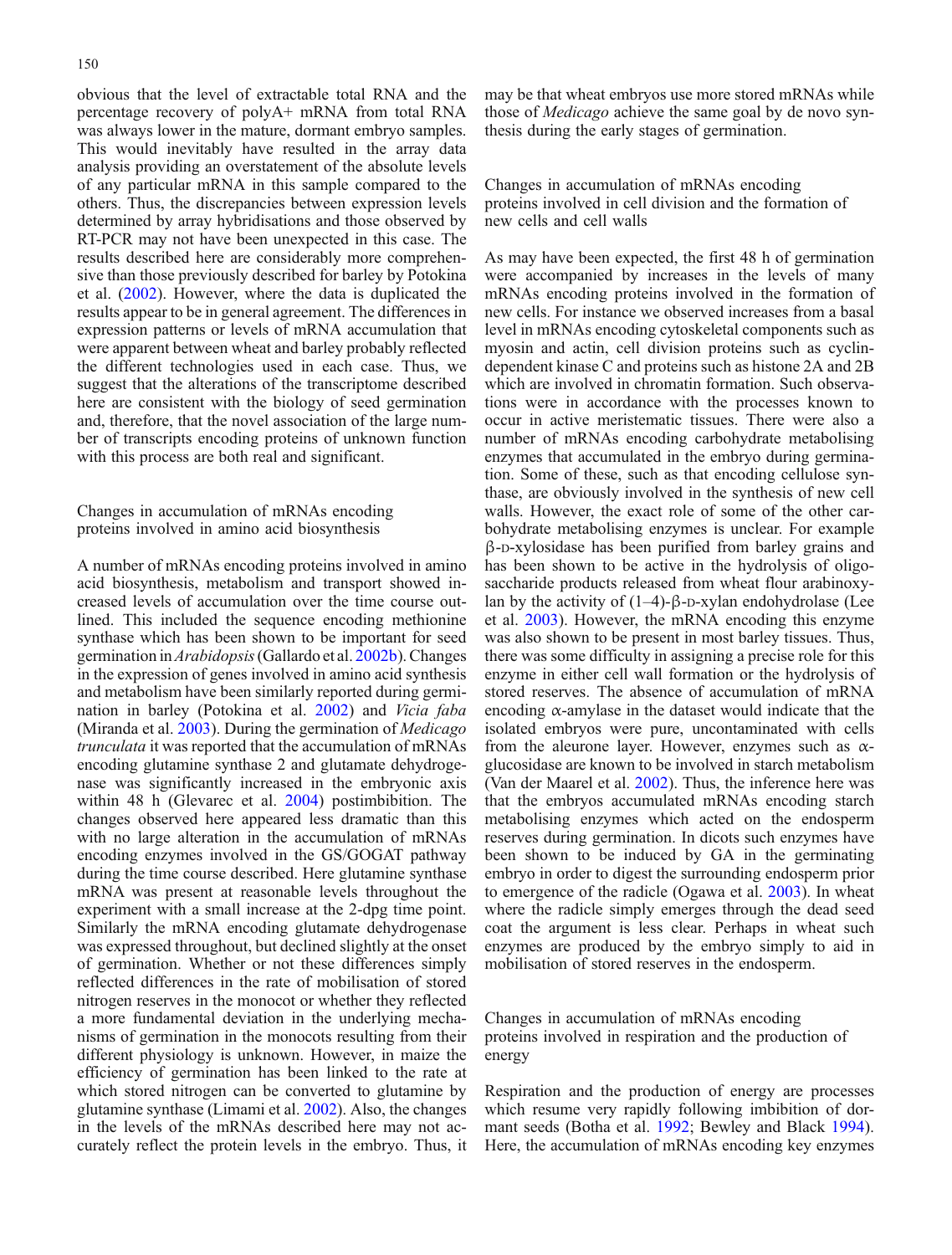involved in both the glycolytic and tricarboxylic acid (TCA) cycle pathways was increased in the germinating wheat embryos. In addition the mRNA encoding fructose-1-6-bisphosphatase, an enzyme involved in the conversion of fructose-1-6-bisphosphate to fructose-6-phosphate as part of the Calvin cycle, also showed elevated levels during embryo germination. Such increases indicated the utilisation of stored carbohydrates and increased input to the TCA cycle along with increased ability to restore  $CO<sub>2</sub>$ fixation. In particular the dramatic rise in the level of aldolase, an enzyme which converts fructose-1-6-bisphosphate into dihydroxyacetone phosphate and glyceraldehyde-3-phosphate, at the onset of germination indicated a sudden and rapid entry of hexose sugars into the glycolytic pathway. Such phenomena are entirely commensurate with the processes of mobilisation and use of carbohydrates stored in the endosperm. Interestingly the levels of mRNAs encoding the regulatory proteins of glycolysis, namely hexokinase, phosphofructokinase and pyruvate kinase, did not alter significantly during the germination of the embryos. A similar finding has been described for barley phosphofructokinase during embryo germination (Potokina et al. [2002\)](#page-10-0). Possibly the control of glycolytic flux by phosphofructokinase during early germination is regulated allostearically by low levels of ATP and citrate which would promote activity of the enzyme as a result of their diminished inhibitory effects on its affinity for fructose-6 phosphate. However, the mRNA encoding this enzyme was present at reasonably high and similar levels prior to and during the germination period. Thus, it is tempting to suggest that prior to germination the mature embryo contained sufficient transcripts encoding the regulatory enzymes of glycolysis such that on imbibition and restoration of translation the resulting levels of these enzymes were not limiting on the ability to utilise hexose sugars in the glycolytic pathway.

### Changes in accumulation of mRNAs encoding proteins involved in the mobilisation of stored proteins

In the dormant seed, stored proteins that are mobilised during germination are contained within protein storage bodies which have been found in the embryos of a number of plants species (Tiedemann et al. [2000\)](#page-10-0). Endopeptidases and carboxypeptidases are also present in the protein bodies of the dry seed, but there is still debate concerning their role in the mobilisation of stored proteins during germination (for review see Muntz et al. [2001\)](#page-10-0). In line with most reviews the results presented here have provided further evidence that the mobilisation of stored proteins during germination involves increased gene expression and the resulting production of increased levels of proteinases. However, it is clear that transcripts encoding these proteolytic enzymes were present in wheat embryos prior to and at the point of desiccation. Thus, the results also provide fuel to the argument that these enzymes exist in the dry embryo and have a role to play in initiating the mobilisation of stored proteins during the onset of germination.

The accumulation during germination of a mRNA encoding a proteinase inhibitor also suggests that the activity of some preexisting proteinases may be inhibited during this process or that anabolic processes pertaining to the synthesis of new cells require a degree of protection in a proteolytic environment.

#### Are there germination-specific mRNAs in wheat?

Germination constitutes a dramatic developmental change in the physiological state of the embryo. The results presented here were clearly indicative of a rapid mobilisation of storage reserves and the synthesis of new cells, intercellular structures and new proteins along with the required attendant rise in respiration and energy production. There was also evidence of differential cell signalling and the synthesis of new enzymes. In such circumstances one would possibly have expected considerable alteration in the composition of the embryo transcriptome. However, with wheat this study does not appear to support such a case. The total number of sequences that demonstrated significant alteration in level over the time course described here was relatively small and only a few of these sequences could be described as possibly following a pattern of germination-specific accumulation or decline. In fact the majority of the transcripts that did appear to accumulate in the embryo from late development (21 dpa) through to the second day of germination were present in the mature, dormant embryo (40 dpa) and early germinating embryo (1 dpg) at quite similar, often insignificantly different levels. In other words, although many transcripts showed an overall change of greater than twofold over the whole time course, for many of these transcripts the degree of change between each successive time point was relatively small. Thus, it would appear that the cells of the mature, dormant embryo accumulated the vast majority of the transcripts encoding the proteins required to continue metabolism following the initiation of germination. Other recent studies (Girke et al. [2000;](#page-10-0) Gallardo et al. [2001\)](#page-10-0) have described similar findings that add support to the suggestion that the mature embryo of the dormant seed can be regarded as a resting miniature plantlet that contains the majority of the transcripts required for continued growth on reawakening (Bewley [1997\)](#page-9-0). The majority of the 1,251 proteins examined in germinating Arabidopsis embryos by Gallardo et al. ([2001\)](#page-10-0) were also found in the dormant embryo. It is also recognised that the translation machinery reforms rapidly following imbibition (Dommes and Van der Walles [1990\)](#page-9-0). Here the observed increase in accumulation prior to and during germination of transcripts encoding translation activation factors supports this concept. The suggestion would be that the rapid translation of existing transcripts is the predominant mechanism whereby the processes of early germination get underway. Thus, the initial break from dormancy into germination may only involve the synthesis of a very few new transcripts. However, it is clear that the first 48 h of wheat germination did involve the transcription of some new mRNAs and a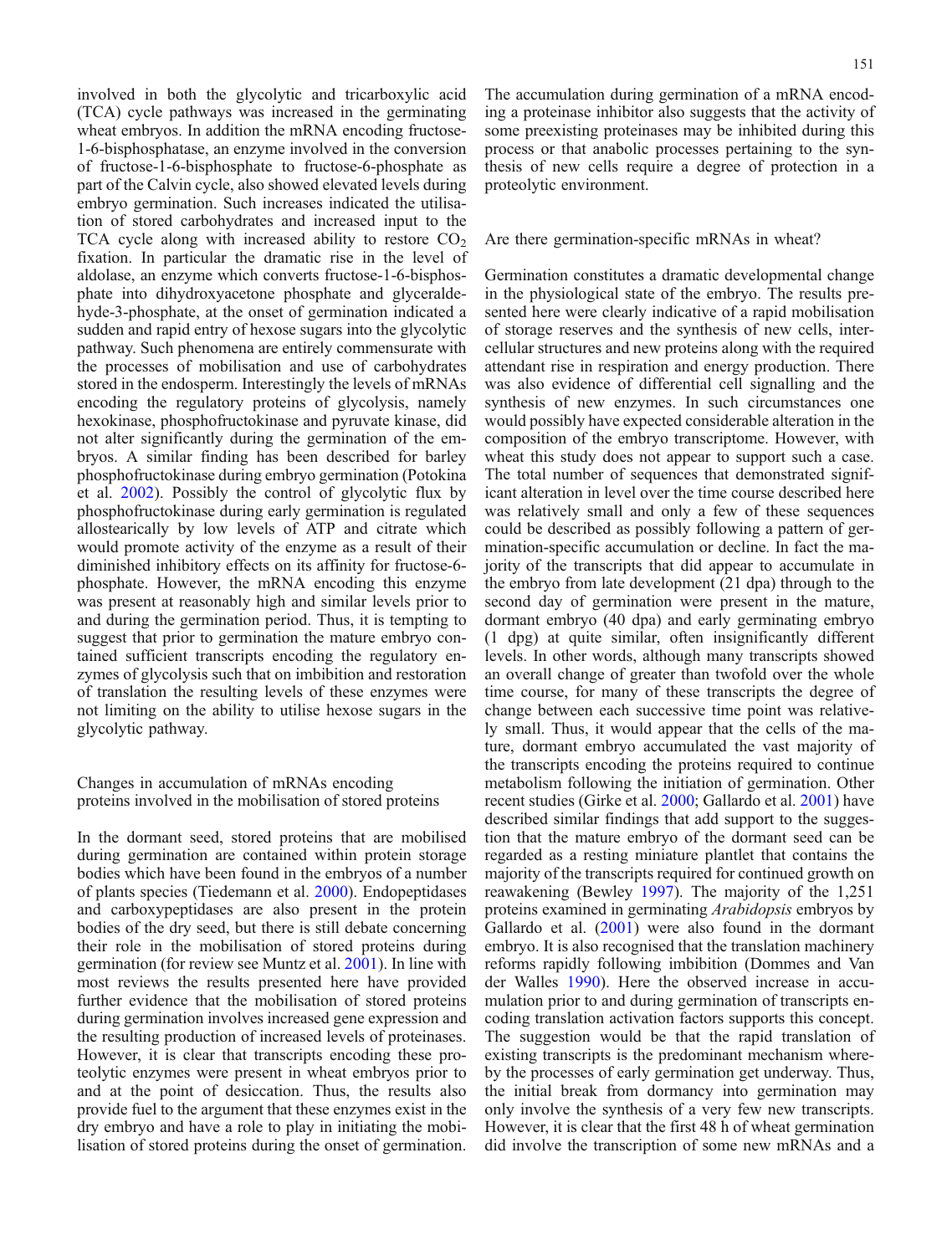decline in the level of others. The accumulation of transcripts encoding the transcription initiation factors IIA and IIB during germination suggested a process of generally increasing transcription. We have also reported a small number of transcripts that either accumulated or declined significantly only after germination had begun. In the main those that accumulated in this manner encoded various proteins of unknown function, but also included transcripts encoding a number of RNA binding proteins, quinone oxidoreductase, chloroplastic aldolase, various transcription factors and a protein similar to the tomato SKIP5 protein which interacts with the protein SKP1 (Farras et al. [2001](#page-9-0)), a protein that connects cell cycle regulators to the ubiquitin proteolysis machinery through an F-box domain (Bai et al. [1996\)](#page-9-0). The question is whether or not any of these transcripts were directly involved in germination per se or were, alternatively, involved in postgermination events associated with seedling growth and development. The current consensus of opinion is that the latter case is the more likely and that these transcripts were synthesised de novo once germination had started (Bewley [1997;](#page-9-0) Bove et al. [2001\)](#page-9-0). In this study the transcripts that declined significantly at the onset of germination included a number encoding proteins of unknown function, those encoding proteins associated with the storage of reserves and those encoding inhibitors such as the  $\alpha$ -tubulin suppressor protein which may inhibit some of the processes involved in germination. Again, it is not known whether any of the declining transcripts that encoded proteins of unknown function were directly involved in the initiation of or in the early events of germination. However, these sequences do represent possible targets for future investigation.

It would, therefore, appear that the very nature of dormancy and the ability of the dormant embryo to store mRNA make for a degree of difficulty in determining the importance of individual genes when using a temporally correlative transcriptomics approach. However, this approach has resulted in a number of candidates for future study. For example, in addition to the small number of genes encoding proteins of unknown function that may be involved in germination, in this study a transcript (WVIP1) encoding a protein similar to oat Viviparous- (Vp) interacting protein 1 (AfVIP1; Jones et al. [2000\)](#page-10-0) declined significantly as the embryo reached maturity, reached a minimum level during the first 24 h of germination and then returned to previous levels by 2 dpg (Fig. [3](#page-4-0)a, c). The function of this protein is unknown and it is not known if the transcript level reflected levels of protein accumulation here, but the known interaction of this protein with Vp1 adds weight to the suggestion that alterations in the abundance of its encoding transcript just prior to germination are important. The patterns of accumulation during grain development and germination of transcripts encoding WVIP1 and those encoding wheat homologs (WVP1 and WVIP3) of the oat Viviparous 1 and Viviparous-interacting protein 3 were reasonably consistent with those described previously (Jones et al. [2000\)](#page-10-0). Our results confirm that levels of transcripts encoding WVIP1 (Fig. [3](#page-4-0)a, c) and WVIP3 (Fig. [3](#page-4-0)d) are elevated in germinating embryos as

compared to those of the grain before imbibition and that transcripts encoding WVP1 (Fig. [3b](#page-4-0)) generally declined over time. Our results also show that transcripts encoding WVIP1 are at elevated levels in the developing embryo at the stage of completion of differentiation and that the decline in the level of this transcript observed as the embryo desiccated, persisted until 24 h after germination had begun (Fig. [3](#page-4-0)c). The implications of this pattern of accumulation remain unclear. However, it is intriguing that of all the transcripts encoding Viviparous-interacting proteins those encoding WVIP1 followed a pattern inverse to the process of germination. Perhaps the interaction of WVIP1 with Viviparous 1 enhanced the effect of ABA signalling. Thus, germination may have been potentiated by a reduction of this interaction just prior to and during the first 24 h of this process. The level of accumulation of transcripts encoding WVP14, a wheat homolog of maize VP14 which encodes a protein that cleaves 9-cis-epoxy-carotenoids to form  $C_{25}$  apo-aldehydes and xanthoxin, a precursor of ABA (Schwartz et al. [1997,](#page-10-0) [2003\)](#page-10-0), also declined prior to germination (Fig. [3](#page-4-0)b). Thus, there may have been a reduction in potential ABA synthesis coincident with reduced ABA sensitivity just prior to wheat germination. Transcripts encoding the wheat homolog (WVIP3) of oat AfVIP3 encoded a protein with similarities to a human cell crisis-related protein with possible transcription factor activity at the  $G_1$ -S phase transition of the cell cycle (Ilijima et al. [1996\)](#page-10-0). One suggestion that has been made is that the interaction of AfVIP3 protein with Vp1 may modulate its activity and act to maintain the embryo in the dormant  $G_1$ phase state (Jones et al. [2000](#page-10-0)). However, transcripts encoding WVIP3 accumulated during germination while those encoding WVP1 declined. Also, although it is unknown if transcript levels reflected final protein levels, the levels of transcripts encoding WVIP3 were always considerably higher than those encoding WVP1. The rise in the level of transcripts encoding WVIP3 during germination certainly coincided with the appearance of other transcripts encoding proteins involved in cell division and the formation of new cells and cytoskeleton. Thus, if WVIP3 promoted the  $G_1$ -S phase transition associated with the cell division that accompanies germination, we would suggest that its interaction with WVP1 may have acted to remove relevant aspects of the repression on germination. The pattern of accumulation of transcripts encoding a wheat homolog (WVIP2) of oat Viviparous-interacting protein 2 (AfVIP2) was not consistent with that reported previously, where the level of accumulation remained similar in dormant and germinating seeds (Jones et al. [2000\)](#page-10-0). Our results suggest elevated levels of transcripts encoding WVIP2 occurred in germinating embryos (Fig. [3](#page-4-0)c). Perhaps this reflects the specific use of embryo rather than whole grain tissues in our study, but it might also suggest subtle differences between the mechanisms of germination of the different cereals. The protein AfVIP2 contains a ring  $(C_3HC_3$ -type) zinc finger proteinprotein interaction domain (Meshi and Iwabuchi [1995\)](#page-10-0) near to the N-terminus. Many proteins containing this domain are involved in transcriptional regulation (Freemont [1993](#page-10-0)). How the interaction of this protein modulates the ABA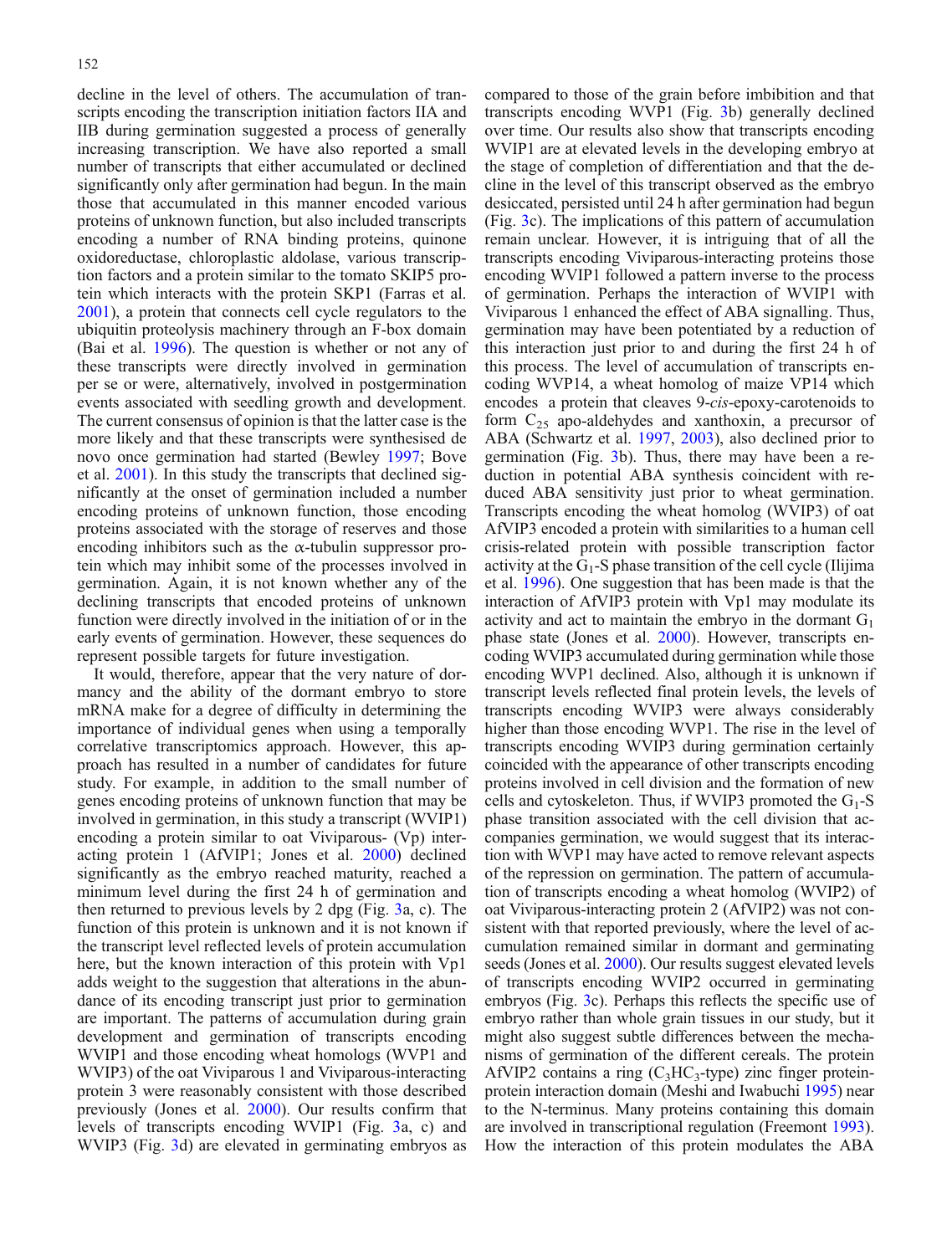<span id="page-9-0"></span>signalling activity of Vp1 remains unclear. However, a rise in the level of its encoding transcript after germination is interesting. Possibly WVIP2 also interacted with ABAresponsive elements in a manner analogous to that observed for rice TRAB1 (Hobo et al. [1999\)](#page-10-0) which appears to bridge the gap between Vp1 and these DNA elements or perhaps WVIP2 modulated the interaction of a protein similar to TRAB1 with Vp1. Whichever, such hypotheses warrant further investigation.

Our results showing the decline during maturation and germination of a transcript encoding a protein similar to A. thaliana IAA-Ala resistance protein 1 (Lasswell et al. [2000\)](#page-10-0) and the coincident rise in a transcript encoding a protein with similarity to rice IAA-Ala hydrolase suggest that the level of free, unconjugated, active auxin may be associated with postgermination coleoptile expansion. However, recent studies have also implicated an inhibitory role of auxin in the germination of wheat grains (Ramaih et al. [2003](#page-10-0)). The suggestion was that auxin may complement the role of ABA in regulating dormancy and the onset of germination. However, there was no measurement of the degree of conjugation of the applied auxin in these studies. Thus, the possibility that a balance between the levels of conjugated and free auxin plays a role in germination remains relevant. Increased levels of transcripts encoding the auxin-binding protein 1 in the meristems of germinating sunflower seeds (Thomas et al. [2003](#page-10-0)) would indicate that responses to free auxin play a role in the germination of these tissues. However, the exact nature of the role of auxin in wheat germination awaits more precise investigation.

#### Conclusion

This paper presents the first report of the use of a publicly available transcriptomics resource for wheat and details the first large-scale study of the alteration of the wheat embryo transcriptome during maturation and germination. We have identified a number of genes which may have important bearing on these processes and with the availability of cereal transgenic and knockout systems in rice and maize future work may be able to assess their functional importance. In addition it should be possible to use the rice genome sequence to putative map the several hundred sequences identified in this work to see if they map to regions thought to be associated with QTLs for dormancy and/or germination. If they do such sequences may serve as genetic markers which could be used to distinguish between varieties with different propensities for precocious germination. Such markers could also be of use in the development of new cereal varieties with superior dormancy or germination traits. As with other plants we have implicated alterations in ABA and possibly auxin signalling in this transition from the dormant to germinating state. In addition to wheat this has obvious implications for those with interests in the process of germination in other cereals. For example, the discovery of new genes important to the malting process in barley may be hampered by the lack of differential gene and protein expression between the ma-

ture dormant and germinating embryo. Presumably many sequences encoding proteins important to germination begin to accumulate during maturation soon after differentiation of the embryo and before dormancy. Thus, this earlier time period warrants further and more detailed investigation and here the transcriptomics approach may have considerable value. Bearing in mind the sequence divergence between the monocots and dicots it is inevitable that the application of directed mutation programmes will also be a requirement for a more complete understanding of germination in the cereals.

Acknowledgements This work was supported by the Biotechnology and Biological Sciences Research Council, UK (BBSRC) under the cereals "Investigating Gene Function" initiative (ref. IGF12403). Chungui Lu was funded by a BBSRC Agri-Food response mode grant to investigate the effect of nitrogen supply on the wheat endosperm transcriptome (ref. D16781). Our thanks to Bob Hughes, Richard Parkinson and Derek Edgell of the now closed Long Ashton Research Station, Long Ashton, Bristol, UK, for their invaluable assistance with controlled environment growth of wheat plants. We are also grateful to Drs Steve White and Mark Bond of the Bristol Royal Infirmary, Bristol BS2 8HW, UK, for their assistance with real-time RT-PCR experiments.

#### References

- Agrawal GK, Yamazaki M, Kobayashi M, Hirochika R, Miyao A, Hirochika H (2001) Screening of the rice viviparous mutants generated by endogenous retrotransposon Tos17 insertion. Tagging of a zeaxanthin epoxidase gene and a novel *ostatc* gene. Plant Physiol 125(3):1248–1257
- Bai C, Sen P, Hofmann K, Ma L, Goebl M, Harper JW, Elledge SJ (1996) SKP1 connects cell cycle regulators to the ubiquitin proteolysis machinery through a novel motif, the F-box. Cell 86  $(2):263 - 274$
- Bailey PC, McKibbin RS, Lenton JR, Holdsworth MJ, Flintham JE, Gale MD (1999) Genetic map locations for orthologous Vp1 genes in wheat and rice. Theor Appl Genet 98:281–284
- Bewley JD (1997) Seed germination and dormancy. Plant Cell 9 (7):1055–1066
- Bewley JD, Black M (1994) Seeds: physiology of development and germination. Plenum, New York
- Botha FC, Potgieter GP, Botha AM (1992) Respiratory metabolism and gene expression during seed germination. J Plant Growth Regul 11:211–224
- Bove J, Jullien M, Grappin P (2001) Functional genomics in the study of seed germination. Genome Biol 3(1):1–5
- Chen GP, Wilson ID, Kim SH, Grierson D (2001) Inhibiting expression of a tomato ripening-associated membrane protein increases organic acids and reduces sugar levels of fruit. Planta 212(5–6):799–807
- Chuaqui RF, Bonner RF, Best CJ, Gillespie JW, Flaig MJ, Hewitt SM, Phillips JL, Krizman DB, Tangrea MA, Ahram M, Linehan WM, Knezevic V, Emmert-Buck MR (2002) Postanalysis follow-up and validation of microarray experiments. Nat Genet 32(Suppl):509–514
- Debeaujon I, Koornneef M (2000) Gibberellin requirement for Arabidopsis seed germination is determined both by testa characteristics and embryonic abscisic acid. Plant Physiol 122:415–424
- Dommes J, Van der Walles C (1990) Polysome formation and incorporation of new ribosomes into polysomes during germination of the embryonic axis of maize. Physiol Plant 79:289–296
- Farras R, Ferrando A, Jasik J, Kleinow T, Okresz L, Tiburcio A, Salchert K, del Pozo C, Schell J, Koncz C (2001) SKP1-SnRK protein kinase interactions mediate proteasomal binding of a plant SCF ubiquitin ligase. EMBO J 20(11):2742–2756